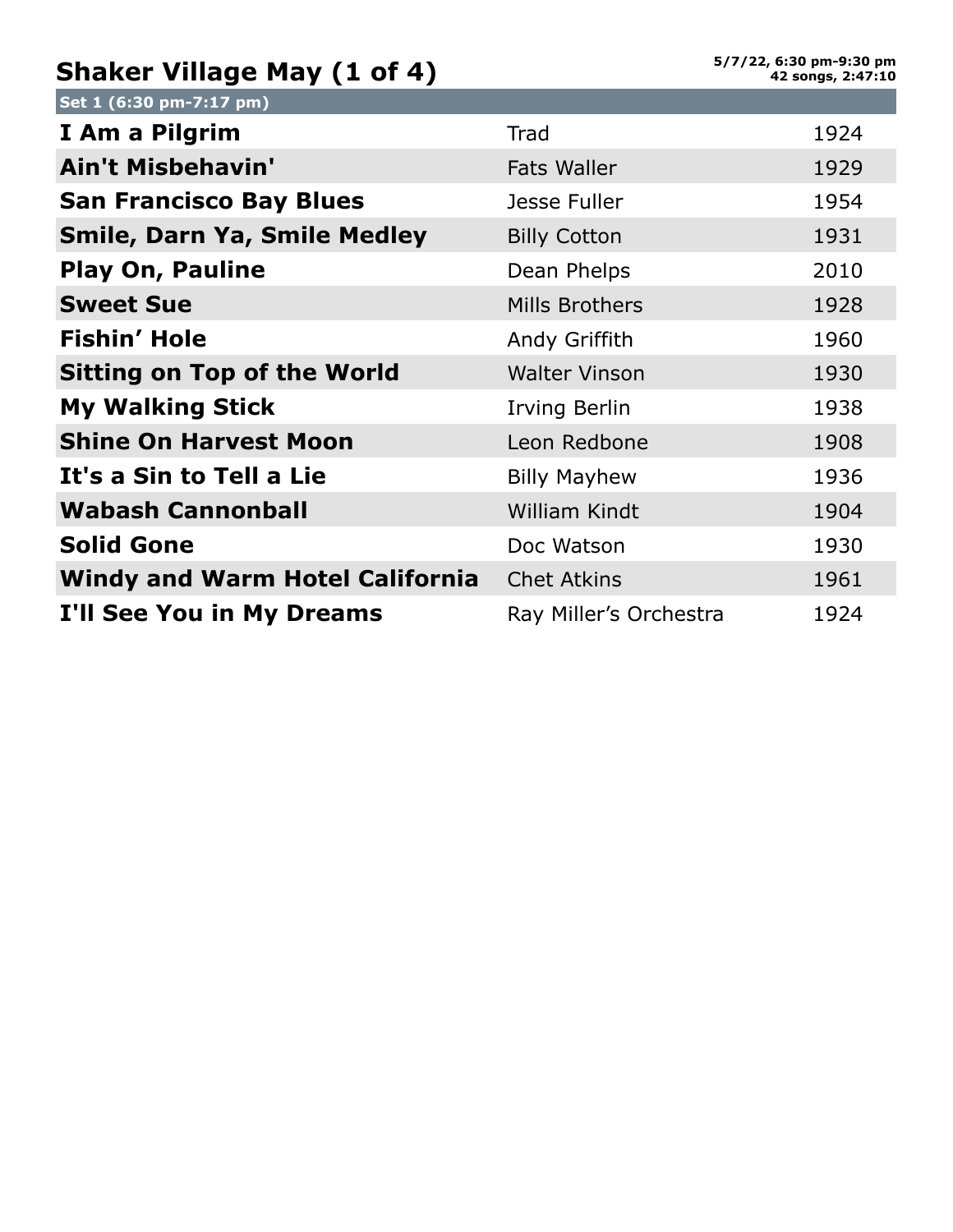## **Shaker Village May (2 of 4)**

| Set 2 (7:32 pm-8:20 pm)                  |                          |      |
|------------------------------------------|--------------------------|------|
| <b>Nine Pound Hammer</b>                 | Merle Travis             | 1946 |
| <b>Analog Girl</b>                       | <b>Guy Clark</b>         | 2006 |
| <b>Walk On Boy</b>                       | Doc Watson               | 1960 |
| <b>Sweet Temptation</b>                  | Merle Travis             | 1947 |
| <b>There'll Be Some Changes Made</b>     | <b>Ethel Waters</b>      | 1921 |
| <b>Wayfaring Stranger</b>                | <b>Traditional</b>       | 1817 |
| <b>Rocking Chair</b>                     | Hoagy Carmichael         | 1929 |
| <b>Five Pounds of Possum</b>             | Tim White                | 1993 |
| <b>San Antonio Rose</b>                  | <b>Bob Wills</b>         | 1938 |
| <b>Going Away Party</b>                  | <b>Bob Wills</b>         | 1973 |
| <b>Deep River Blues</b>                  | Doc Watson               | 1933 |
| <b>Ready for the Times To Get Better</b> | Doc Watson               | 1976 |
| <b>Souvenirs</b>                         | John Prine               | 1972 |
| <b>Simple Gifts</b>                      | <b>Shaker Dance Song</b> | 1849 |
| <b>My Dog Jesus</b>                      | Kurt Fortmeyer           | 2008 |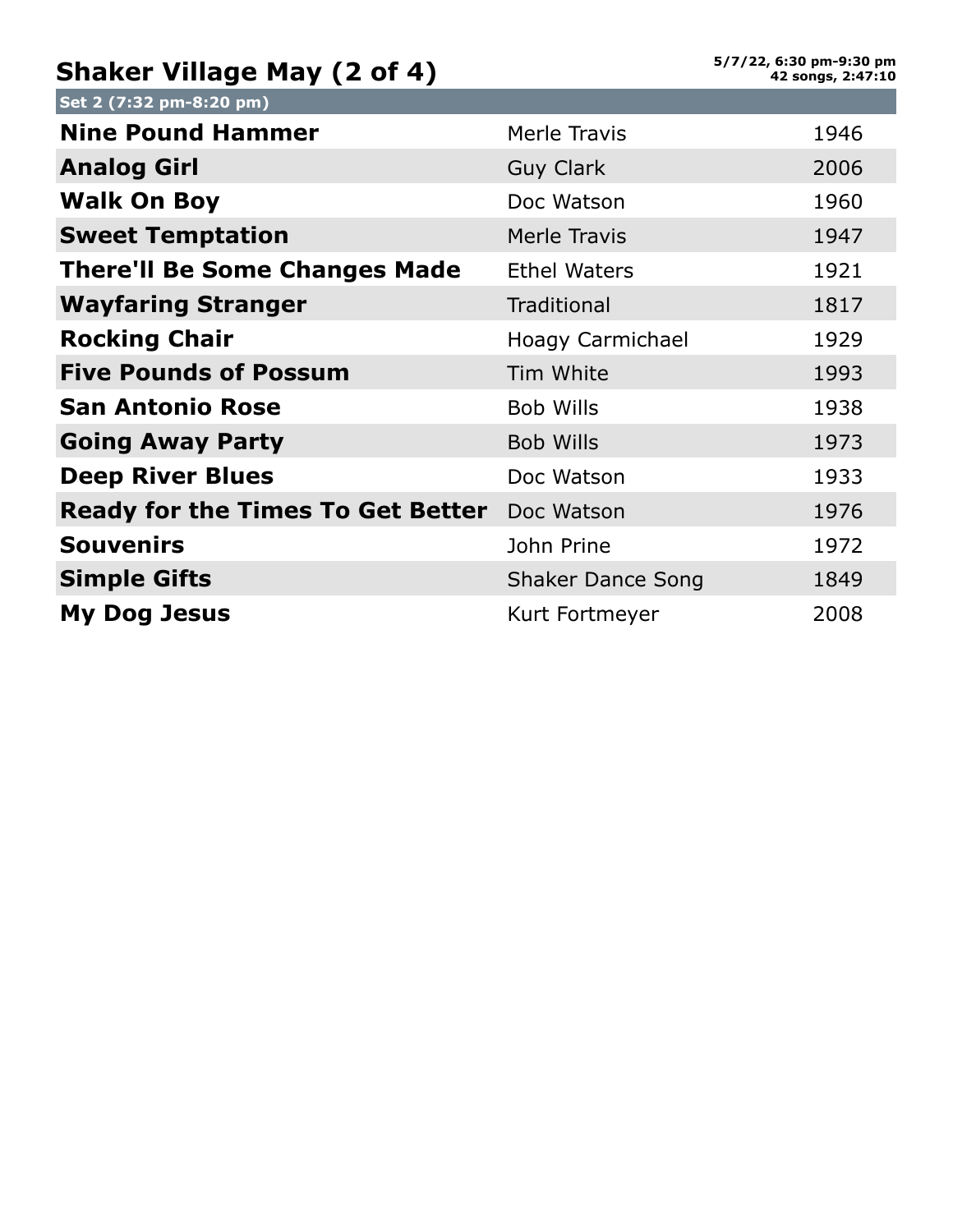## **Shaker Village May (3 of 4)**

| Set 3 (8:35 pm-9:17 pm)                |                      |      |
|----------------------------------------|----------------------|------|
| Route 66                               | Nat King Cole        | 1946 |
| <b>All of Me</b>                       | Seymour Simons,      | 1931 |
| The Place Where I Worship              | R W Hampton          | 1950 |
| Dark As A Dungeon                      | Merle Travis         | 1946 |
| <b>Nobody Knows You When You're</b>    | Jimmie Cox           | 1923 |
| <b>I Ain't Got Nobody</b>              | <b>Marion Harris</b> | 1914 |
| <b>Please Don't Talk About Me When</b> | Leon Redbone         | 1931 |
| <b>That's How I Got to Memphis</b>     | Tom T Hall           | 1969 |
| Till I'm Too Old to Die Young          | Moe Bandy            | 1987 |
| <b>Crooked Road</b>                    | <b>Darrell Scott</b> | 2010 |
| <b>Hard Times Come Again No More</b>   | Stephen Foster       | 1854 |
| <b>Good Night Irene</b>                | Leadbelly            | 1933 |